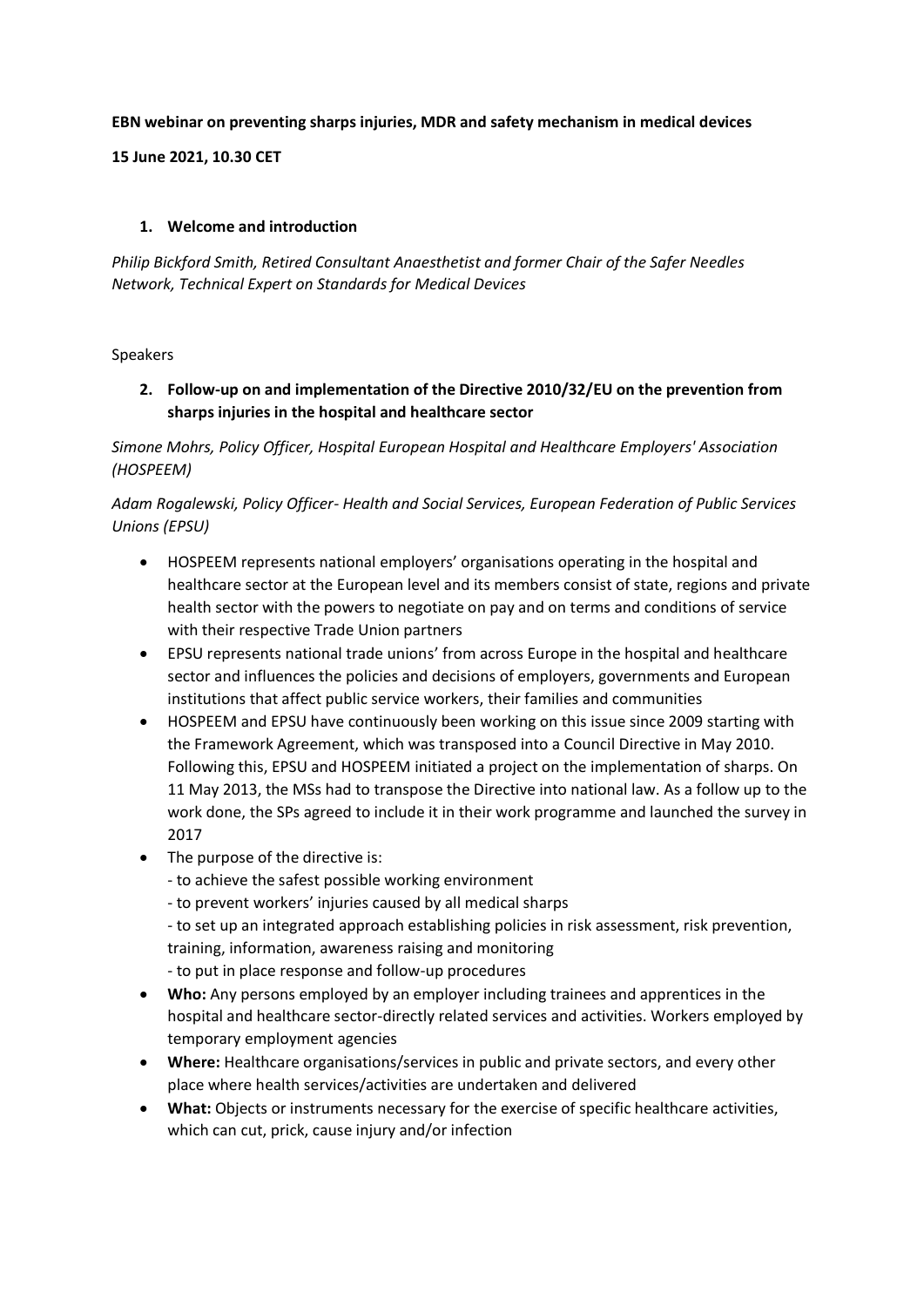- **Responses to survey:** The ESP received 29 responses of which 8 HOSPEEM, 16 EPSU and 3 joint responses and 1 not affiliated to either of the ESP. Therefore, in total 12 HOSPEEM Members, 18 EPSU Affiliates and 1 organisation not affiliated to either of the ESP replied
- Out of the 27 national Social Partners who replied to the online survey 19 indicated impacts they attributed to the practical transposition of stipulations of the Directive. Most of the issues reported indicated still existing problems. Most of the problems reported are linked to deficits regarding the elimination, prevention and protection of risks from injuries and/or infections from medical sharps. The second most important category and potential field of action for the future is linked to deficits when it comes to the reporting of injuries and/or the systems for reporting in place
- **Main takeaways:**

- Compliance of Directive more effective when NSP are involved from beginning, creating ownership

- Grassroots level implementation as major justification for success in formulation and support of implementation

- conduct assessment of the Directive, elaborate on implementation report: indicate improvements and existing challenges, how they to be addressed by European Commission, Social Partners and/or by other relevant stakeholders

## **3. How sharps injuries are managed in the Netherlands and how governmental institutions are dealing with them**

*Paul van Wijk, Former Senior Inspector at the Dutch Healthcare Inspectorate and Infection Control Practioner and Epidemologist at the Amsterdam University Medical Center*

- An estimated 13000-16000 blood exposure accidents in NL per year
- An estimated 15 incidents per 100 hospital beds
- One organisation in NL which deals with Blood exposure accidents outside hospitals: PrikPunt
- Currently there is a low prevalence of HBV, HCV and HIV in NL Healthcare workers must be vaccinated
- Following the directive 2010/32/EU implemented in Occupational Law NL still experiences some accidents
- There are still no safe alternatives for all current sharp devices (e.g. those used by dentists)
- Smaller organisations keep struggling with the implementation
- Home health care providers do not always use safety devices
- The process of implementation is ongoing in the Netherlands

### **4. The impact of COVID-19 on sharps injuries – Ipsos MORI survey**

### *Ian Lindsley, Secretary, European Biosafety Network*

• Healthcare workers are exposed to sharps injuries leading to a high risk of infection. The main risk from a sharps injury is the potential exposure to infections such as blood-borne viruses (BBV), such as HIV, Hep B or C. This can occur where the injury involves a sharp that is contaminated with blood or a body fluid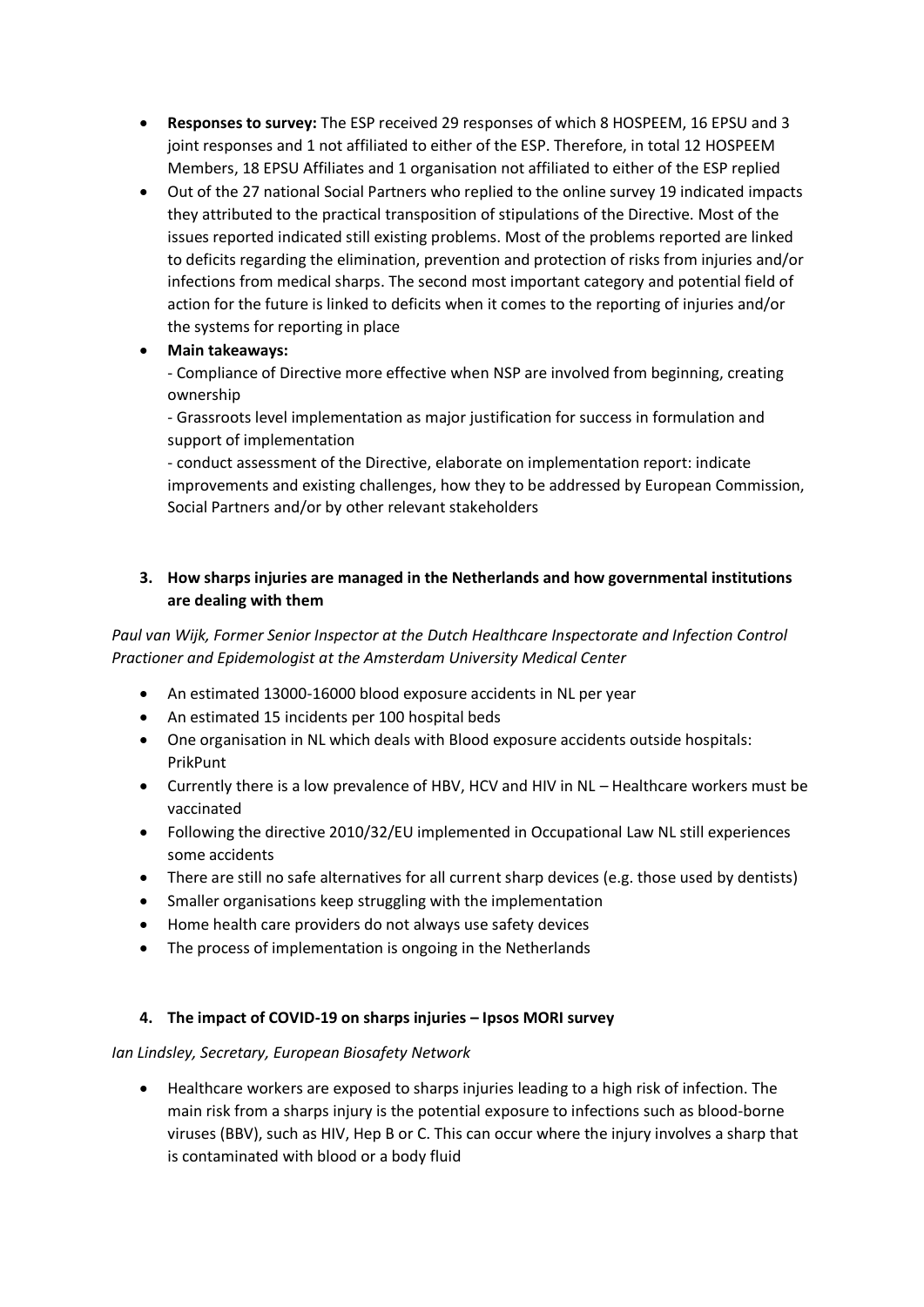- The number of sharps injuries each year is high, estimated at 1.2m each year in Europe before the pandemic, although underreporting continues to be a major problem
- The EBN commissioned the survey to understand whether, why and how there has been a change in the number, type and location of sharps injuries because of the COVID pandemic
- The survey conducted by Ipsos MORI in March/April 2021 included 80 of the largest hospitals in Europe, in Spain, France, Germany, Poland and Italy, covering more than 300,000 healthcare workers
- The number of sharps injuries has increased as a result of the COVID-19 pandemic with an average reported increase of 23% over the last year, an estimated increase of 276,000 sharps injuries
- The increased pressure of work and stress due to COVID is the overwhelming reason cited by almost all respondents (98%), followed by the lack of safety devices (47%) and PPE (45%)
- As a result of COVID, over 2 in 5 respondents said the location in which sharps injuries occur has shifted, being mainly in the emergency department and intensive care
- In most countries, nurses (82%) and doctors (54%) are the workers who have experienced the highest increase in sharps injuries
- Covid vaccination rollout more recently has also increased the number of sharps injuries by almost half
- Over 2 in 5 OH respondents consider that the location in which sharps injuries occur has changed, with the highest proportion in Spain and lowest in Poland
- Overall, the emergency department and intensive care are where sharps injuries are most stated to have increased because of COVID
- As a result of COVID, over half of respondents in France, Germany and Spain said that the job category of workers injured by sharps has changed
- In general, nurses are the workers who experienced the highest increase in the number of sharps injuries
- Approximately half of respondents said there had been an increase in the number of sharps injuries resulting from the COVID vaccination programme in early 2021

# **5. Sharps injury prevention and compliance in Spain and Interpretation guidance on preventing sharps injuries in the Medical Devices Regulation (MDR)**

# *Jose Luis Cobos Serrano, Vice Secretary General, Spanish General Council of Nursing (SGCN) Consejo General de Enfermeria de Espana*

- The Spanish General Nursing Council undertook a study to look at compliance with the Sharps Directive 2010/32/EU and implementation of safety measures in Spanish healthcare facilities
- The study examined the situation in 144 healthcare facilities (71 hospitals and 73 healthcare centres), with the cooperation of 120 surveillance nurses
- 95% of Spanish healthcare facilities had experienced sharps injuries and risk assessments were not carried out in 9.7% of facilities examined
- More needle free devices and safety devices were provided in hospitals than healthcare centres
- 18.8% of staff were not trained to use a medical device with a safety mechanism
- Safety devices were most often available for blood collection and in catheters but least frequently in pre-loaded syringes, scalpels and insulin pens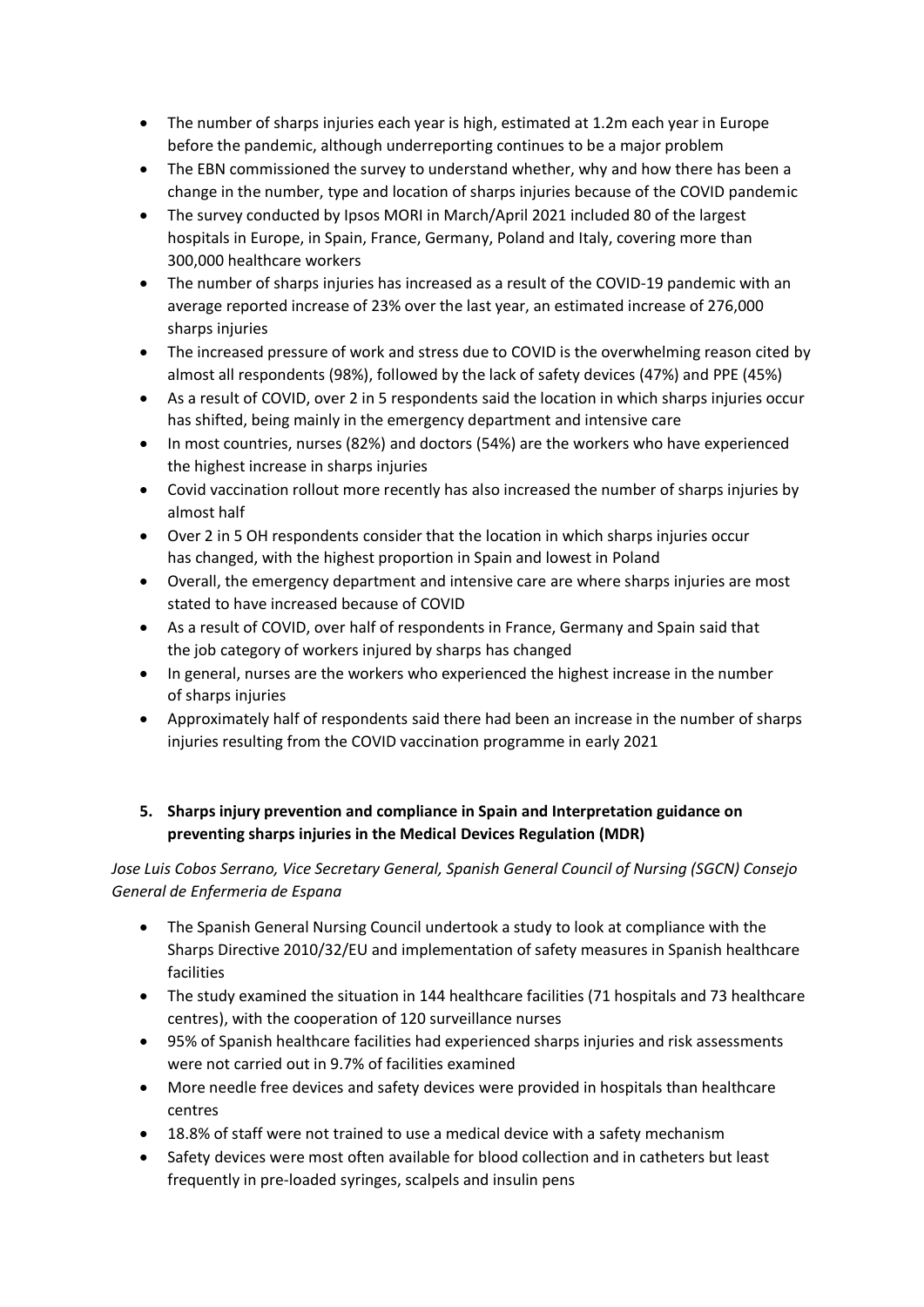- The study concluded that safety devices were the main preventive measure put in place to protect nurses in Spain, that the Sharps Directive was not being implemented in all Spanish facilities and that a European Biosafety Observatory should be established to collect data and information on workplace injuries
- The Spanish General Council of Nursing drafted interpretation guidance which, following consultation with several bodies, was published, together with the European Biosafety Network, on 28 April 2021
- The scope of this guidance is to ensure consistency in the implementation and the interpretation of the MDR across Notified Bodies, Member States and manufacturers regarding the requirements defined in Annex 1, points 11.1 and 22.2
- The guidance is designed to be adopted and/or adapted for publication by the Medical Devices Coordination Group (MDCG) following the full applicability of the MDR on 26 May 2021, but also to inform the development of a new standard and a possible technical report for updating the standard on safety mechanisms in medical devices
- The deadline for the draft standard commissioned by the European Commission is 27 May 2024 and it should take 2-3 years for the drafting, technical work and editing to produce a final standard.
- Working Group 8 of ISO/TC 84 (alongside CEN/TC 205) has agreed in principle to undertake the new standard over the next year in parallel with, and in anticipation of, the development of the new standard.
- A proposal for a new work item will be submitted in due course to the secretariat of ISO/TC 84/WG8 and CEN/TC 205.
- The MDCG should adopt guidance based on the interpretation guidance drafted by the Spanish General Council of Nursing
- Sharps injuries will be eliminated and health workers and patients will be protected from deadly diseases by:

- Consistent interpretation and universal implementation of the existing Sharps Directive and Medical Devices Regulation

- Introducing EU wide surveillance and the development of a permanent Observatory to deliver detailed and updated information and data on sharps injuries and other accidents - Comprehensive use of safety devices and a new standard on safety mechanisms in medical devices

# **6. Implementation of the Medical Device Regulation post May 2021, sharps injuries and new standard on safety mechanisms in medical devices**

*Francoise Schlemmer, Director, The European Association Medical devices - Notified Bodies (Team-NB)*

The aims:

- Represent Notified Bodies
- Communication with
	- European Commission
	- Competent Authorities
	- Industry
	- Other stakeholders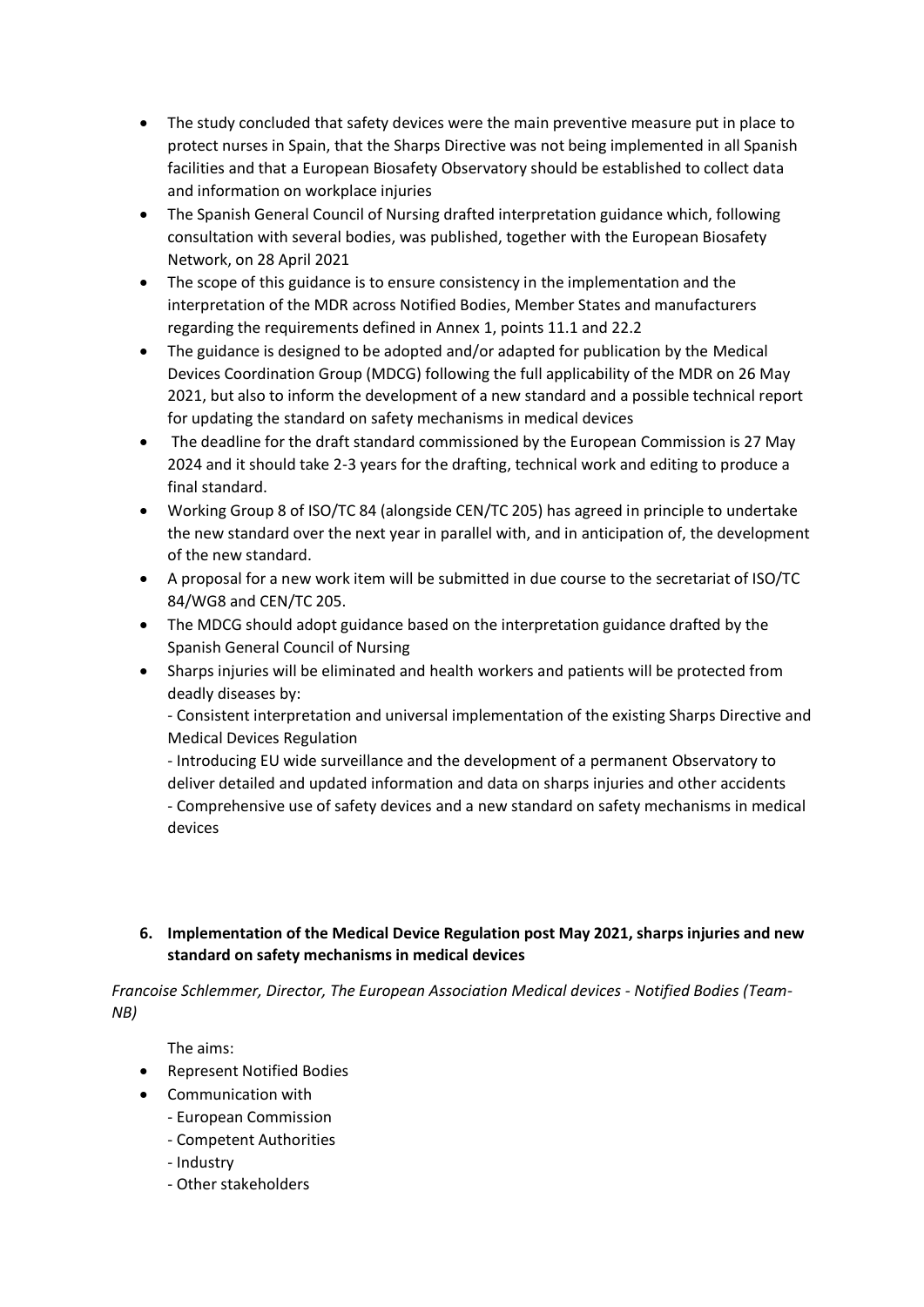- Promote technical and ethical standards
- Participate in improving the legal framework
- Contribute to harmonization (e.g. training 'for notified bodies by notified bodies') The tasks:
- Involved in the conformity assessment of medical devices (risk class LLA and higher)
- Involved in assessment of technical documentation (including clinical data)
- Surveillance and review
- Issue a certificate: gives a manufacturer the right to attach CE-marking to the device
- The code of conduct for Notified Bodies has harmonisation of members as a key priority
- From 2019 training has been provided across a range of topics to help NB's to deal with the new MDR
	- New requirements of regulations:
	- EUDAMED & UDI
	- Person responsible for regulatory compliance
	- Control of distributors by manufacturers and vice versa
	- 6 new general requirements for performance and safety (13 to 23)
	- Structure and content of the specified technical file
	- Post-Market Surveillance Report
- MDR DoA postponed for one year due to the Covid19 pandemic
- "Commission Notice on remote MDR initial audits" published Jan 2021:
	- COM exempts Member States from their obligation to 'punish' NBs if they do not go onsite, and stipulates very strict conditions

- Implementation differs across Member States; limited number of MDR initial audits can be finalized

- An alternative way of getting new notified bodies approved is through NANDO, the New Approach Notified and Designated Organisations Information System
- **7. Standardisation Request for MDR/IVDR and new harmonised European standards, including sharps injury protection, and interpretation of points 11.1 and 22.2 of Annex I of the MDR**

## *Mario GABRIELLI-COSSELLU, Policy and Legal Officer, European Commission*

- Positive opinion on the draft act for the MDR/IVDR standardisation request, delivered by the Committee on Standards (Member States) on 12 March 2021
- Commission Implementing Decision on a standardisation request to CEN and Cenelec as regards medical devices in support of Regulation (EU) 2017/745 and in vitro diagnostic medical devices in support of Regulation (EU) 2017/746, adopted on 14 April 2021 and published on the Commission's database "Standardisation - Mandates" as M/575 and on the Commission's webpage "Medical Devices - New Regulations - Topics of Interest", section "Harmonised European standards", including:

- 201 existing harmonised standards to be revised and 27 new harmonised standards to be drafted in support of Regulation (EU) 2017/745, by 27 May 2024

- 46 existing harmonised standards to be revised and 3 new harmonised standards to be drafted in support of Regulation (EU) 2017/746, by 27 May 2024

• Notified to CEN and Cenelec on 15 April 2021 and accepted on 12 May 2021 to make the standardisation request fully applicable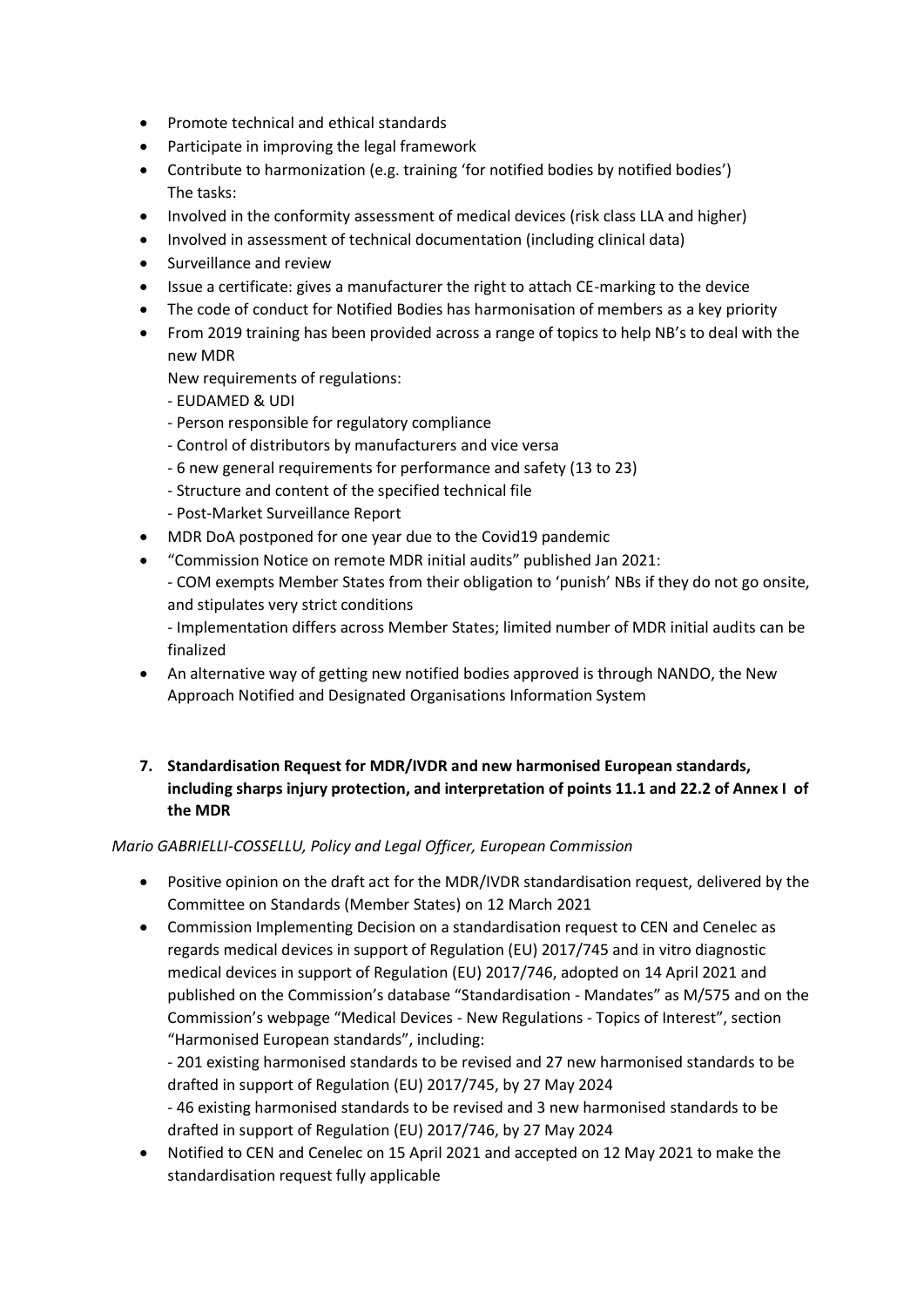- CEN and Cenelec submitted the joint work programme to the Commission on 28 May 2021
- Standardisation request to be periodically revised in the lists of standards and possibly other contents when deemed necessary
- Two Commission Implementing Decisions for harmonised standards in support of Regulations (EU) 2017/745 and (EU) 2017/746, under preparation, to be adopted and published in the OJEU likely by June 2021
- First publications of lists of references of harmonised standards to confer presumption of conformity under the Regulations, including:
	- 5 references for Regulation (EU) 2017/745
	- 4 references for Regulation (EU) 2017/746
- A new cycle starting: publications to be periodically updated with subsequent amendments, each three/four months, to enlarge the lists according to the development of the standardisation work at European and international level and the correspondent state-ofthe-art technical solutions for the highest degree of health, safety and performance of medical devices in the EU
- Concerning standardisation on sharps injury protection, the standard EN ISO 23908:2013 Sharps injury protection - Requirements and test methods - Sharps protection features for single-use hypodermic needles, introducers for catheters and needles used for blood sampling, it was harmonised for Directive 93/42/EEC under mandate M/295, but not cited in OJEU (thus not conferring presumption of conformity)
- The standard is now included in the MDR/IVDR standardisation request in its Annex I, Table 1 among the existing harmonised standard to be revised, with 27 May 2024 as deadline for the adoption
- Requirements specified in its Annex III, point 2.3: "The existing standard EN ISO 23908:2013 shall be modified by describing technical solutions for safety-engineered mechanisms to be applied in design and manufacture of devices to ensure compliance with points 11.1 and 22.2 of Chapter II of Annex I to Regulation (EU) 2017/745. The standard shall apply to devices which are intended to be used for administration and/or extraction of body/blood fluids and/or medicinal substances"
- To be developed by the Technical Committee CEN/TC 205 Non-active medical devices by 27 May 2024, as per the CEN-Cenelec Joint Work Programme
- Legal interpretation, possible only by the Court of Justice of the European Union
- Possible guidance on the sound implementation of the requirements, by the sectorial working parties:

- the Medical Device Coordination Group (MDCG) and its Subgroups (on Standards – WG 2 – and on Notified Bodies Oversight (NBO) – WG 1)

- the group of Competent Authorities for Medical Devices (CAMD)
- others? (notified bodies, sectorial entities, etc.)
- Practical steps to be followed:
	- collection of information from different sources (associations, experts, etc.)
	- drafting of a text (Commission, working groups, task forces…)
	- procedures for discussion, revision, endorsement and publication
- Concerning the revision on the existing standard EN ISO 23908:2013, standardisation process usually takes at least a couple of years; the relevant CEN/TC 205 should start the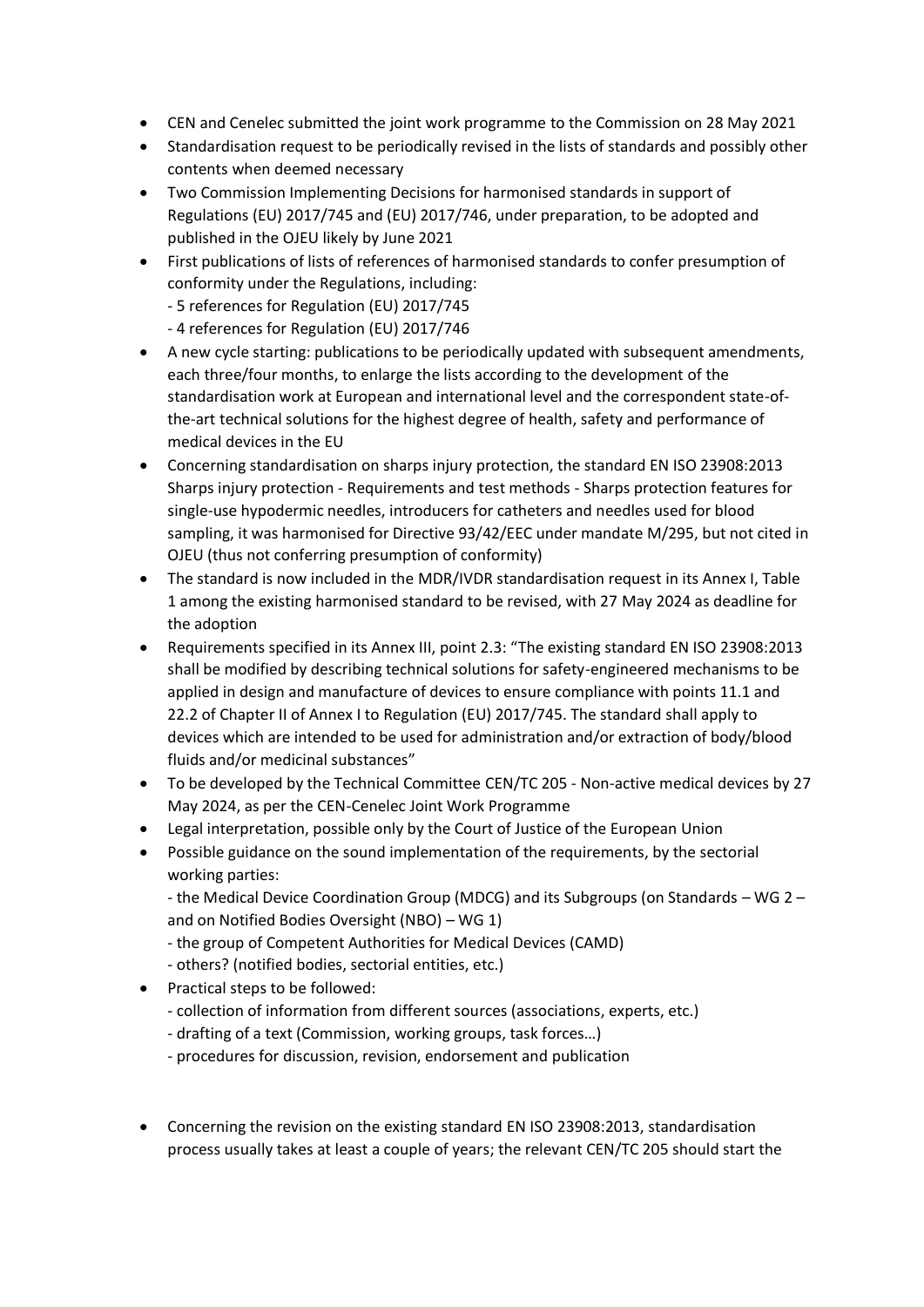work soon to prepare for this new work item with the cooperation of a number of players and experts, including industry, also in parallel with the relevant ISO TCs

- A small taskforce could be set up in the coming months to take forward the proposed guidance on requirements 11.1 and 22.2 of Annex I MDR in the MDCG Subgroups on Standards and Notified Bodies, using the draft published by the Spanish General Nursing Council and other reference documents as a basis, to undertake the drafting and then for further consultations. Such a guidance would be developed in parallel with the standardisation work and could be in place by 2022
- DG SANTE of the European Commission to liaise with DG Employment in Luxembourg about the possibility of setting up an Observatory to collect information from Member States and EPSU/HOSPEEM to feed into that process alongside the EBN. EPSU/HOSPEEM would need the support of the European Commission to ensure effective and universal implementation of the Sharps Injuries Directive 2010/32/EU, along with the Member States.
- **8. New standard on sharp injury protection on sharps protection features for single-use hypodermic needles, introducers for catheters and needles used for blood sampling (EN ISO 23908:2013)**

*Laurence Bouret, CEO of DASTRI, French Producer Responsibility Organisation for sharps and member of CEN/ISO TC 84 / WG8*

- DASTRI is a coalition of healthcare companies focussed on sharps regulations (French)
- Scope of ISO/TC 84 Devices for administration of medicinal products and catheters:
- Standardization of the performance of metered devices and supplies intended for administration of medicinal products, and standardization of syringes, needles and catheters
- Currently excluded from scope:
	- non catheter devices intended for diagnostic use
	- anaesthetic and respiratory equipment, including lung ventilators and oxygen therapy devices, covered by ISO/TC 12
	- cartridge systems for dental use, covered by ISO/TC 106
	- specific requirements for components and devices, including prefilled syringes, covered by ISO/TC 76
- DASTRI would like to include all devices capable of causing sharps injuries and consider the whole life cycle of the sharp
- May 2024 is the final deadline

## **9. Q&As and conclusions**

• Paul van Wijk highlighted that the discussions of the day raised concerns about the number of injuries which continue to occur from both safe and unsafe devices and called for more data on the subject to aid understanding and allow for better prevention of injury. In the past a number of countries had signed up to the EPINET software reporting system for sharps injuries, developed by the University of Virginia but this has fallen into disuse, partly as the reporting is too detailed for most healthcare professionals to complete on a regular basis. The Sharps Directive requires reporting at local, national and European levels but no